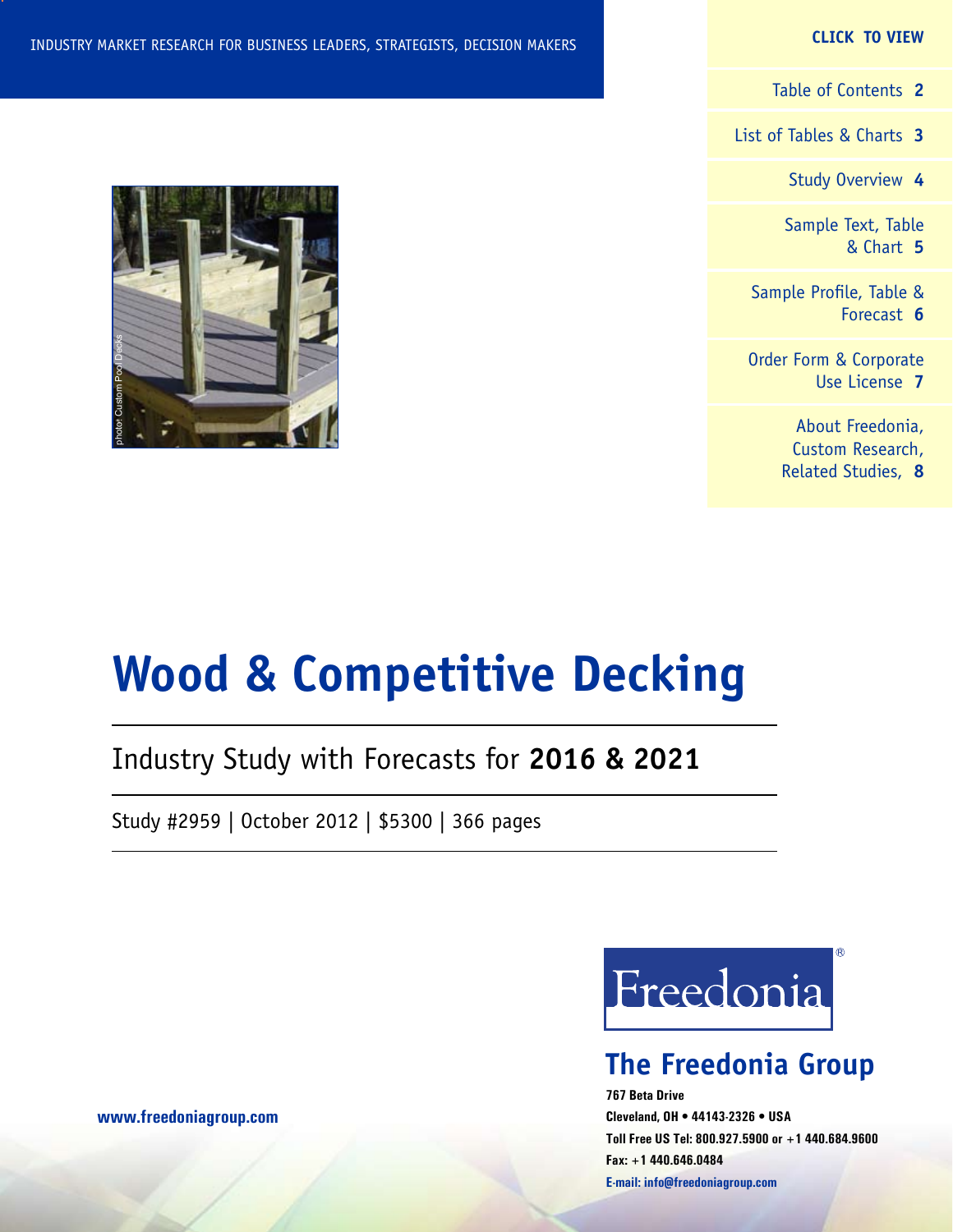#### <span id="page-1-0"></span>Study #2959 October 2012 \$5300 366 Pages

# **Wood & Competitive Decking**

US Industry Study with Forecasts for *2016 & 2021*

# **Table of Contents**

### Executive Summary

### Market EnvironmenT

| Personal Income & Expenditures 13         |  |
|-------------------------------------------|--|
|                                           |  |
|                                           |  |
| Building Construction22                   |  |
| Residential Buildings 25                  |  |
| Housing Completions28                     |  |
| Housing Stock32                           |  |
| Improvements & Repairs 36                 |  |
| Nonresidential Buildings38                |  |
|                                           |  |
| Improvements & Repairs 41                 |  |
| Nonresidential Building Stock 43          |  |
| Nonbuilding Construction46                |  |
| Construction Expenditures 46              |  |
| Nonbuilding Construction Stock47          |  |
| Historical Market Trends & Seasonality 49 |  |
|                                           |  |
| Regulatory & Environmental Issues55       |  |
|                                           |  |
|                                           |  |
|                                           |  |
| US-Canadian Softwood Timber Dispute  62   |  |
|                                           |  |
|                                           |  |

### **OVERVIEW**

| Demand by Material Type 75          |  |
|-------------------------------------|--|
|                                     |  |
| Volume & Value Demand Comparison 78 |  |
|                                     |  |
|                                     |  |
|                                     |  |
|                                     |  |
|                                     |  |
|                                     |  |
| Wood-Plastic Composite87            |  |
|                                     |  |
| Competitive Environment 88          |  |

### PRODUCTS

| Demand by Volume & Value 93 |  |
|-----------------------------|--|
|                             |  |
|                             |  |
| Pressure-Treated Wood 98    |  |

| Product Characteristics  101       |  |
|------------------------------------|--|
| Environmental 105                  |  |
|                                    |  |
|                                    |  |
| Product Characteristics  110       |  |
| Regulatory Issues  111             |  |
| Tropical Hardwoods & Other  111    |  |
|                                    |  |
| Installation Methods  119          |  |
|                                    |  |
| Wood-Plastic Composites 121        |  |
| Demand by Volume & Value 122       |  |
| Demand by Function  123            |  |
| Product Characteristics  124       |  |
| Product Development  128           |  |
| Demand by Material Type  129       |  |
| Wood-Polyethylene Composites 130   |  |
| Other Wood-Plastic Composites 133  |  |
|                                    |  |
| Installation Methods  139          |  |
|                                    |  |
|                                    |  |
| Demand by Volume & Value  146      |  |
| Demand by Function  148            |  |
| Product Characteristics  148       |  |
| Plastic Decking  149               |  |
|                                    |  |
| Polyethylene & Other Plastics  156 |  |
| Market Share 162                   |  |
|                                    |  |
|                                    |  |
| All Other Materials  167           |  |
|                                    |  |
| Installation Methods 170           |  |
|                                    |  |

### MARKETS

| Residential Buildings  175              |  |
|-----------------------------------------|--|
|                                         |  |
|                                         |  |
| Composite, Plastic, & Other Decking 180 |  |
| Improvements & Repairs 181              |  |
|                                         |  |
| Composite, Plastic, & Other Decking 184 |  |
|                                         |  |
| Single-Family Housing  187              |  |
| Demand by Application  189              |  |
| Demand by Material 190                  |  |
| Multifamily Housing 191                 |  |
| Demand by Application  193              |  |
| Demand by Material 193                  |  |
| Manufactured Housing  194               |  |
| Demand by Application  195              |  |
| Demand by Material 196                  |  |
| Nonresidential Buildings  197           |  |
|                                         |  |
| Improvements & Repairs 201              |  |
| Nonbuilding Construction 203            |  |
|                                         |  |
| Improvements & Repairs 208              |  |

### REGIONS

| Regional Demographic & Economic Trends 214 |  |
|--------------------------------------------|--|
| Population Patterns  214                   |  |
|                                            |  |
| Regional Construction  220                 |  |
|                                            |  |
| Regional Demand for Decking 225            |  |
|                                            |  |
|                                            |  |
|                                            |  |
|                                            |  |
| East North Central  236                    |  |
| West North Central  237                    |  |
|                                            |  |
| South Atlantic  241                        |  |
| East South Central 243                     |  |
| West South Central  244                    |  |
|                                            |  |
|                                            |  |
|                                            |  |
|                                            |  |

Freedonia

### INDUSTRY STRUCTURE

| Industry Composition  254                  |  |
|--------------------------------------------|--|
|                                            |  |
|                                            |  |
| Composite, Plastic, and Other Decking  257 |  |
| Product Development 260                    |  |
|                                            |  |
|                                            |  |
| Composite, Plastic, and Other Decking  264 |  |
|                                            |  |
|                                            |  |
| Composite, Plastic, & Other Decking269     |  |
|                                            |  |
| Mergers, Acquisitions, & Divestitures 274  |  |
| Cooperative Agreements 278                 |  |
|                                            |  |

### Company Profiles

Advanced Environmental Recycling

| Building Materials Corporation of America 296 |  |
|-----------------------------------------------|--|
|                                               |  |
|                                               |  |
|                                               |  |
|                                               |  |
|                                               |  |
|                                               |  |
|                                               |  |
|                                               |  |
|                                               |  |
|                                               |  |

(continued on following page)

# **Page 2 [Order now, click here!](#page-6-0)**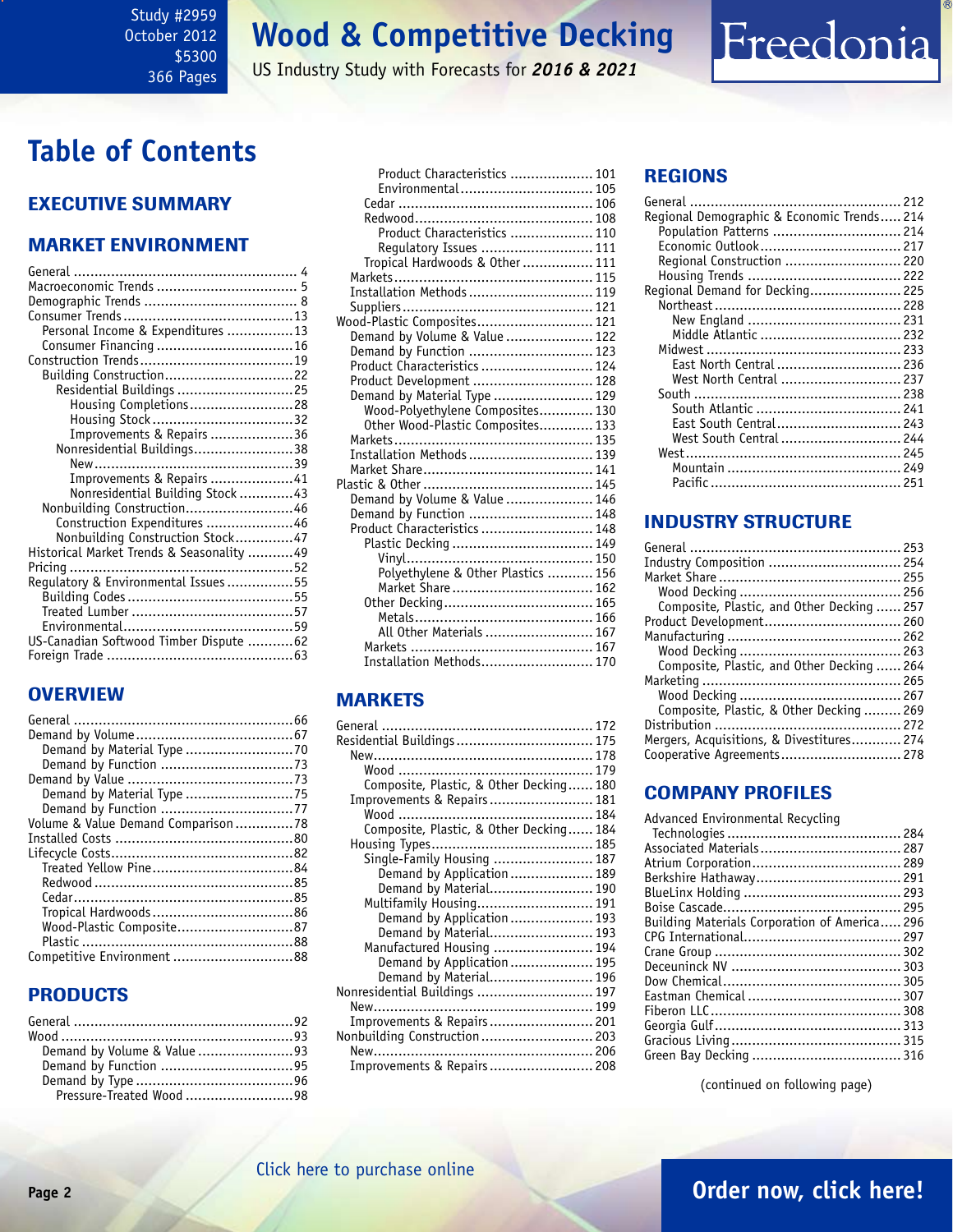<span id="page-2-0"></span>Study #2959 October 2012 \$5300 366 Pages

# **Wood & Competitive Decking**

US Industry Study with Forecasts for *2016 & 2021*

# **Table of Contents**

#### Company Profiles

(continued from previous page)

| Green Diamond Resource  318<br>Hoover Treated Wood Products  321 |  |
|------------------------------------------------------------------|--|
| Integrity Composites  323                                        |  |
|                                                                  |  |
|                                                                  |  |
|                                                                  |  |
| Mendocino Forest Products  331                                   |  |
|                                                                  |  |
|                                                                  |  |
|                                                                  |  |
| Potlatch Corporation  337                                        |  |
|                                                                  |  |
| Sherwin-Williams Company  342                                    |  |
| TAMKO Building Products 344                                      |  |
| Timber Treatment Technologies  346                               |  |
| Universal Forest Products  350                                   |  |
|                                                                  |  |
|                                                                  |  |
|                                                                  |  |
| Weyerhaeuser Company 359<br>Selected Other Decking Companies 361 |  |
|                                                                  |  |

# **List of Tables/Charts**

### Executive Summary

|--|--|--|--|

#### Market EnvironmenT

|   | 1 Macroeconomic Indicators  8           |  |
|---|-----------------------------------------|--|
|   | 2 Population & Households12             |  |
|   | 3 Personal Consumption Expenditures 15  |  |
|   | 4 Consumer Financing Environment,       |  |
|   |                                         |  |
|   | 5 Construction Expenditures 22          |  |
|   | 6 Building Construction Expenditures25  |  |
|   | 7 Residential Building Construction     |  |
|   |                                         |  |
|   | 8 Housing Completions 32                |  |
| 9 | Housing Stock by Type35                 |  |
|   | Cht Year of Construction of             |  |
|   | Housing Stock, 2011 36                  |  |
|   | 10 Residential Improvement              |  |
|   | & Repair Expenditures 38                |  |
|   | 11 Nonresidential Building Construction |  |
|   |                                         |  |
|   | 12 Nonresidential Building Improvement  |  |
|   | & Repair Expenditures 43                |  |

- 13 Nonresidential Building Stock.................45
- 14 Nonbuilding Construction Expenditures....47
- 15 Nonbuilding Construction Stock..............48
- 16 Decking Market, 2001-2011 ...................51
- Cht Decking Demand Growth, 2002-2011 .......52 17 Decking Prices.....................................54
	-

#### **OVERVIEW**

| 1 Decking Demand by Material & Function  69 |  |
|---------------------------------------------|--|
| Cht Decking Market Volume by                |  |
|                                             |  |
| 2 Decking Market Value by                   |  |
|                                             |  |
| Cht Decking Market Value by                 |  |
| Material Type, 2001-202177                  |  |
| Cht Volume vs. Value: Decking               |  |
| Demand by Material, 2011 79                 |  |
| Cht Average Installed Costs for Selected    |  |
| Decking Materials, 201182                   |  |
| 3 Life Cycle Cost Comparison                |  |
| by Decking Material84                       |  |
| 4 Residential Decking Indicators 91         |  |
|                                             |  |
|                                             |  |

#### PRODUCTS

- 1 Wood Decking Demand by Function .........93
- 2 Wood Decking Demand by Type...............98 3 Pressure-Treated Wood Decking Demand by Function & Species ..................... 101 4 Cedar Decking Demand by Function....... 108
- 5 Redwood Decking Demand by Function .. 109 6 Tropical Hardwood & Other Wood Decking Demand by Function............ 115 7 Wood Decking Demand by Market & Application....................... 118 8 Wood Decking Demand by Installation Method......................... 120 9 Wood-Plastic Composite Decking Demand by Function........................ 122 10 Wood-Plastic Composite Decking Demand by Type ............................. 130 11 Wood-Polyethylene Decking Demand by Function........................ 133 12 Other Wood-Plastic Composite Decking by Function........................ 135 13 Wood-Plastic Composite Decking Demand by Market & Application................... 138 14 Wood-Plastic Composite Decking Demand by Installation Method......... 140 Cht Wood-Plastic Composite Decking Market Share, 2011 ......................... 142 15 Plastic & Other Decking Demand by Function........................ 146 16 Plastic & Other Decking Demand by Type 149 17 Plastic Decking Demand by Material Type150 18 Vinyl Decking Demand by Function........ 153 19 Polyethylene & Other Plastics Decking Demand by Material & Function......... 159 Cht Plastic Decking Market Share, 2011 ....... 163 20 Other Decking Materials
	- Demand by Function........................ 166

21 Plastic & Other Decking Demand by Market & Application................... 169 22 Plastic & Other Decking Demand by Installation Method .................... 171

Freedonia

### MARKETS

|          | 1 Decking Demand by                                                 |
|----------|---------------------------------------------------------------------|
|          | Market & Application 174                                            |
| Cht<br>2 | Decking Demand by Market, 2011  175<br>Residential Decking Demand   |
|          | by Application & Material 178                                       |
| 3        | New Residential Decking                                             |
|          | Demand by Material 179                                              |
| 4        | Residential Improvement & Repair                                    |
| 5        | Decking Demand by Material 183<br>Residential Decking Demand        |
|          | by Housing Type  187                                                |
| 6        | Single-Family Housing Decking Demand                                |
|          | by Application & Material 189                                       |
| 7        | Multifamily Housing Decking Demand<br>by Application & Material 192 |
| 8        | Manufactured Housing Decking Demand                                 |
|          | by Application & Material 195                                       |
| 9        | Nonresidential Decking Demand                                       |
|          | by Application & Material 199                                       |
| 10       | New Nonresidential Decking<br>Demand by Material 201                |
| 11       | Nonresidential Improvement & Repair                                 |
|          | Decking Demand by Material 203                                      |
| 12       | Nonbuilding Construction Decking                                    |
|          | Demand by Application & Material 206                                |
| 13       | New Nonbuilding Construction<br>Decking Demand by Material 208      |
| 14       | Nonbuilding Construction Improvement &                              |
|          | Repair Decking Demand by Material  211                              |
|          |                                                                     |
|          | <b>REGIONS</b>                                                      |
| 1        | Population by Region 217                                            |
| 2        | Gross Domestic Product by Region 220                                |
| 3        | Construction Expenditures by Region 222                             |
| 4        | Regional Housing Indicators  225                                    |
| 5        | Decking Demand by Region 227                                        |
| Cht<br>6 | Decking Demand by Region, 2011  228<br>Northeast Decking Demand     |
|          | by Subregion & Market 231                                           |
| 7        | Midwest Decking Demand                                              |
|          | by Subregion & Market 236                                           |
| 8        | South Decking Demand                                                |
|          | by Subregion & Market 241                                           |

9 West Decking Demand by Subregion & Market..................... 249

#### INDUSTRY STRUCTURE

- 1 US Composite, Plastic, & Other Decking Sales by Company, 2011................... 259
- 2 Selected Acquisitions & Divestitures...... 277
- 3 Selected Cooperative Agreements.......... 280
- **Page 3 [Order now, click here!](#page-6-0)**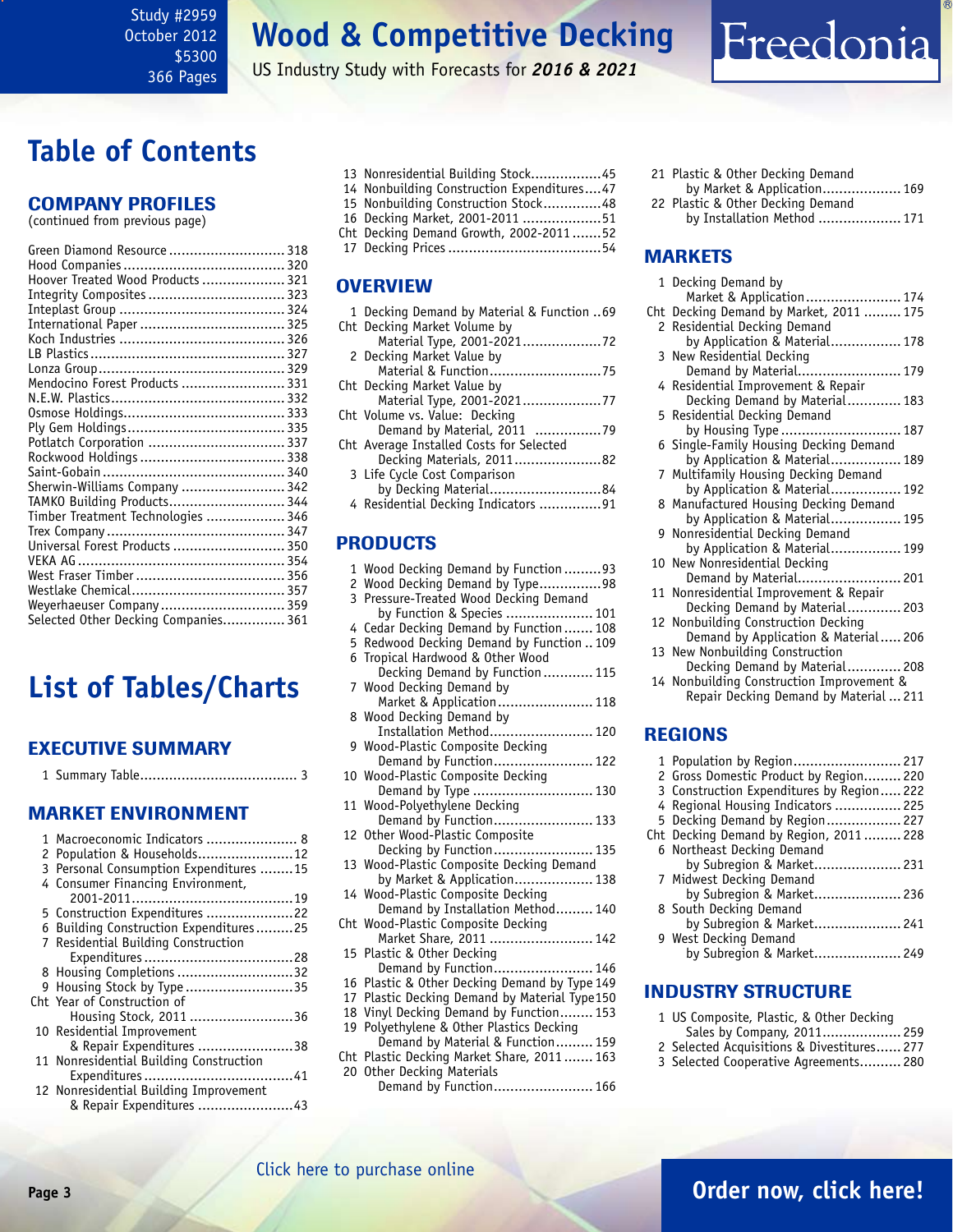# **Wood & Competitive Decking**

<span id="page-3-0"></span>Study #2959 October 2012 \$5300 366 Pages

US Industry Study with Forecasts for *2016 & 2021*

*Through 2016, decking demand will be driven by an expected advance in housing completions and continuing consumer interest in decks as a way to increase outdoor leisure space.* 

## **US demand to rise 2.4% annually through 2016**

US demand for decking is forecast to rise 2.4 percent per year to 3.3 billion lineal feet in 2016, valued at \$5.7 billion. This pace represents a rebound from the declines seen between 2006 and 2011, when housing completions plummeted and residential improvement and repair expenditures contracted from their elevated 2006 base. Through 2016, decking demand will be driven by an expected advance in housing completions and continuing consumer interest in decks as a way to increase outdoor leisure space.

## **Plastic, composite decking to see double-digit gains**

Wood-plastic composite and plastic lumber decking materials are expected to experience double-digit annual gains in demand through 2016. Plastic decking will see the most rapid growth. Consumers are expected to opt for the material because of its durability and low maintenance requirements. Moreover, increasing availability of cellular PVC decking that better resembles natural wood will promote advances among residential consumers. Composite decking demand will be supported by its favorable performance properties and reputation as a "green" product that uses recycled materials. Because wood scraps are a key component, composite decking looks more like wood decking than many plastic varieties, a feature that will aid in its adoption.



Wood decking will continue to account for the majority of decking demand in volume and value terms. However, demand for wood decking is forecast to rise less than one percent annually to 2.7 billion lineal feet in 2016. Advances will be checked by competition from composite and plastic decking, which need less maintenance. Among wood types, tropical hardwoods will see the fastest growth due to their favorable aesthetics and performance properties.

## **Dominant residential market to rebound**

The residential market accounted for 61 percent of decking demand in 2011, a lower share than the historical average.

The depressed level of housing completions suppressed demand, as did an unfavorable lending environment for home equity loans, a common method of funding projects such as deck installation and replacement. Going forward, residential decking demand is forecast to rise at the fastest pace of all markets. Rebounding housing completions will spur gains in the new residential segment and less restrictive credit conditions will support residential improvements and repairs. Moreover, many of these decks will be larger in size, requiring more boards, and will feature such amenities as spas, outdoor kitchens, and dining areas, which will boost the use of railings, benches, and other accessories.

Freedonia

Copyright 2012 The Freedonia Group, Inc.

### **Page 4 [Order now, click here!](#page-6-0)**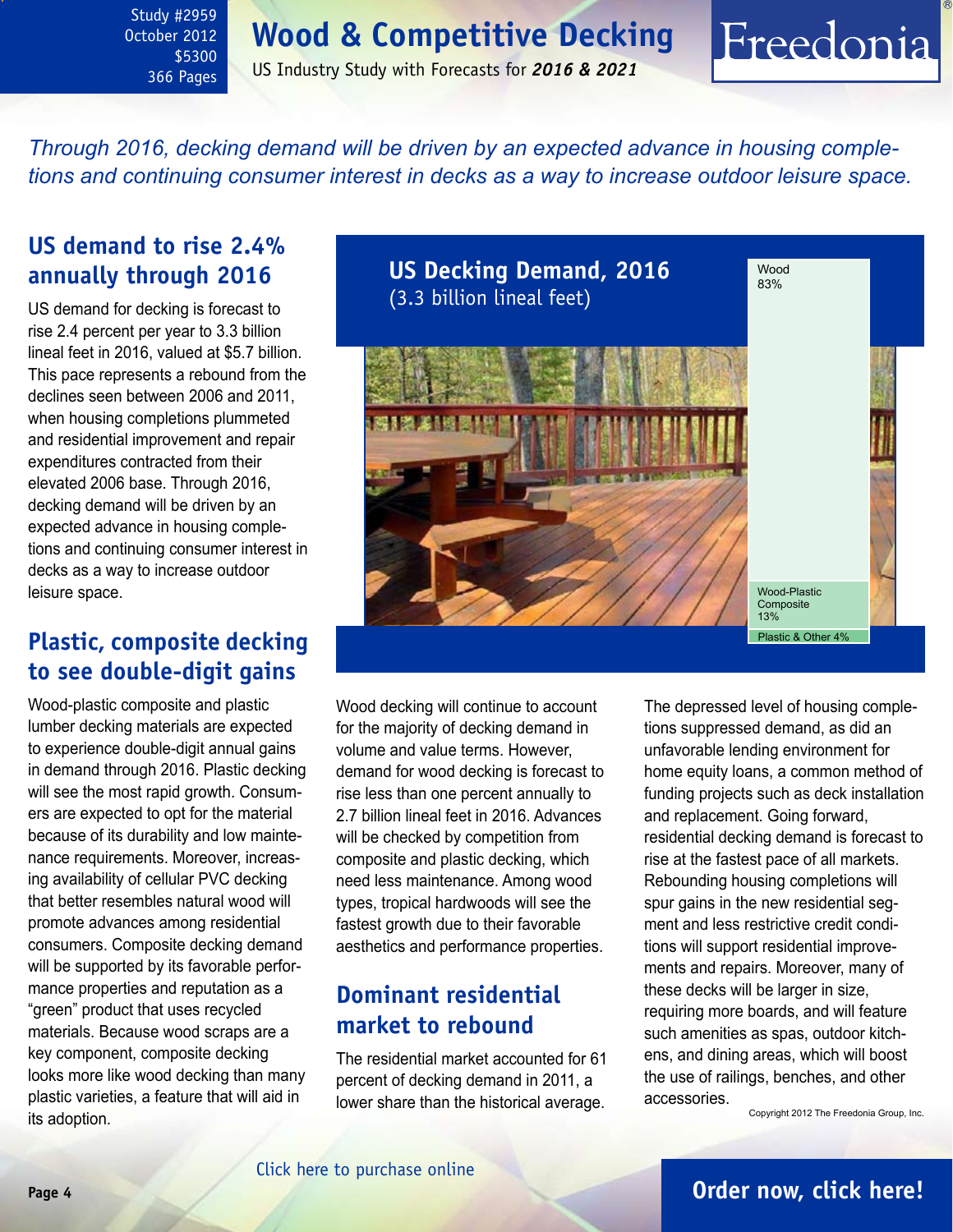# **Wood & Competitive Decking**

<span id="page-4-0"></span>October 2012 \$5300 366 Pages

Study #2959

### US Industry Study with Forecasts for *2016 & 2021*

# **Sample Text, Table & Chart**

#### **TABLE V-2**

Freedonia

#### **RESIDENTIAL DECKING DEMAND BY APPLICATION & MATERIAL (million lineal feet)**



#### **Installation Methods**

Professional installation accounted for 81 percent of wo  $\frac{1}{\text{New}}$ demand in 2011. Demand for professionally installed decks to rise less than one per year to 2.2 billion lineal feet



repair market, increasing consumer demand for larger decks amenities -- such as outdoor kitchens, fire pits, and dining an areas -- will spur homeowners to hire professional installers. consumers, such as dual-income homeowners and aging baby prefer to have decks installed by professionals, rather than spending cant amounts of time installing their own decks. In the nonre and nonbuilding markets, decks are almost always installed by profes-

sional contractors. Thus, as nonresidential building construction and nonbuilding construction expenditures advance, so too will demand for professionally installed decks.

Demand for decks built using do-it-yourself (DIY) methods is projected to advance 1.2 percent annually to 520 million lineal feet in 2016, aided by a general interest in DIY projects. Some homeowners will install or replace their own decks, particularly decks with sin or those with minimal extra features, such as seating areas. The primary reason for this is to reduce costs. Consumers can learn abou building from the Internet, television shows that popularize l improvement projects, and seminars and classes on deck construction sponsored by home improvement superstores (which stock a

| Copyright 2012 |  |
|----------------|--|
|                |  |
|                |  |

materials needed for deck construction).





### **Page 5 [Order now, click here!](#page-6-0)**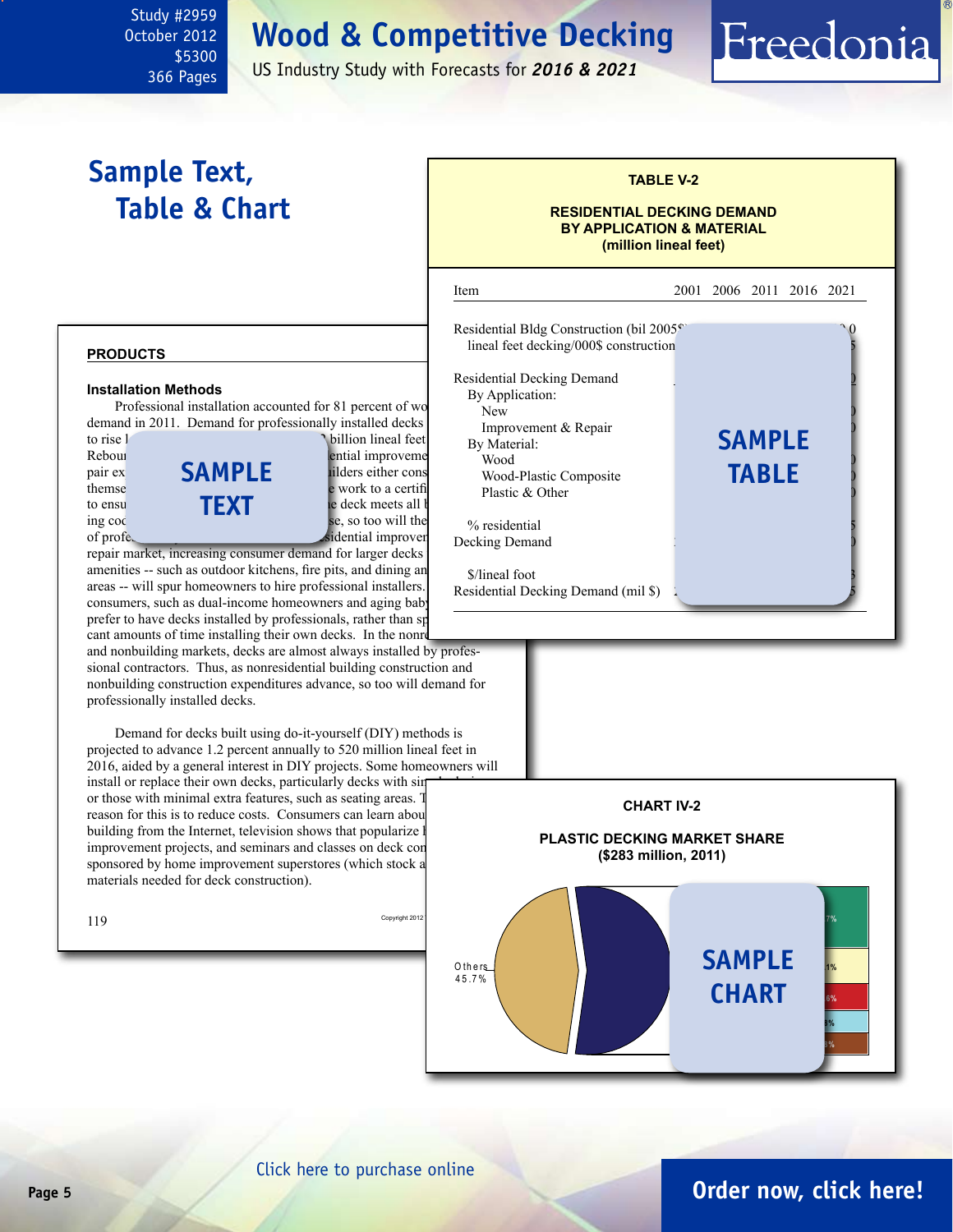**Wood & Competitive Decking**

US Industry Study with Forecasts for *2016 & 2021*

l

# **Sample Profile, Table & Forecast**

<span id="page-5-0"></span>Study #2959 October 2012

> \$5300 366 Pages



**TABLE VI-9**

Freedonia

**WEST DECKING DEMAND BY SUBREGION & MARKET (million lineal feet)**

#### **COMPANY PROFILES**

914 North Jefferson Street Springdale, AR 72764 479-756-7 http://wv Sales: \$

Employr

Advanced Environmental Recycling Technologies (AERT) develops,  $m_{\theta}$  and materials made

from reclaimed plastic and wood fiber waste for use in specialized exterior construction applications. The Company's products include decking, railing, trim, door components and fencing.

The Company competes in the US decking industry through the manufacture and sale of composite decking and railing systems under the CHOICEDEK and MOISTURESHIELD brand names. Decking and railing from AERT are manufactured through a patented encapsulation process using recycled wood fiber, including wood fiber waste generated from hardwood furniture, pallet, cabinet, and flooring manufacturers; and postindustrial and postconsumer waste polyethylene. The Company produces decking, railing, and other composite products at two facilities in Springdale, Arkansas. AERT performs plastic recycling, blending, and storage at plants in Lowell, Arkansas and Watts, Oklahoma. The Company distributes its products via a network of sales representatives and dealers, as well as through cooperative agreements. According to the Company, its principal competitors in the nonwood decking market are TAMKO Building Products Incorporated (Joplin, Missouri), the TimberTech Limited subsidiary (Wilmington, Ohio) of CPG International (Scranton, Pennsylvania), Trex Company

284 Copyright 2012 The Freedonia Group, Inc.

"Demand for decking in the West is expected to rise 2.9 percent per year to 630 million lineal feet in 2016. This is a turnaround from the declines seen during the 2006-2011 period, when decking demand fell because of the region's precipitous decline in housing activity. Moreover, steep drops in home values negatively affected decking demand in the residential improvement and repair market, as it became more difficult for homeowners to take out home equity loans to engage in renovation projects, such as deck repair or replacement." --Section VI, pg. 246

### **Page 6 [Order now, click here!](#page-6-0)**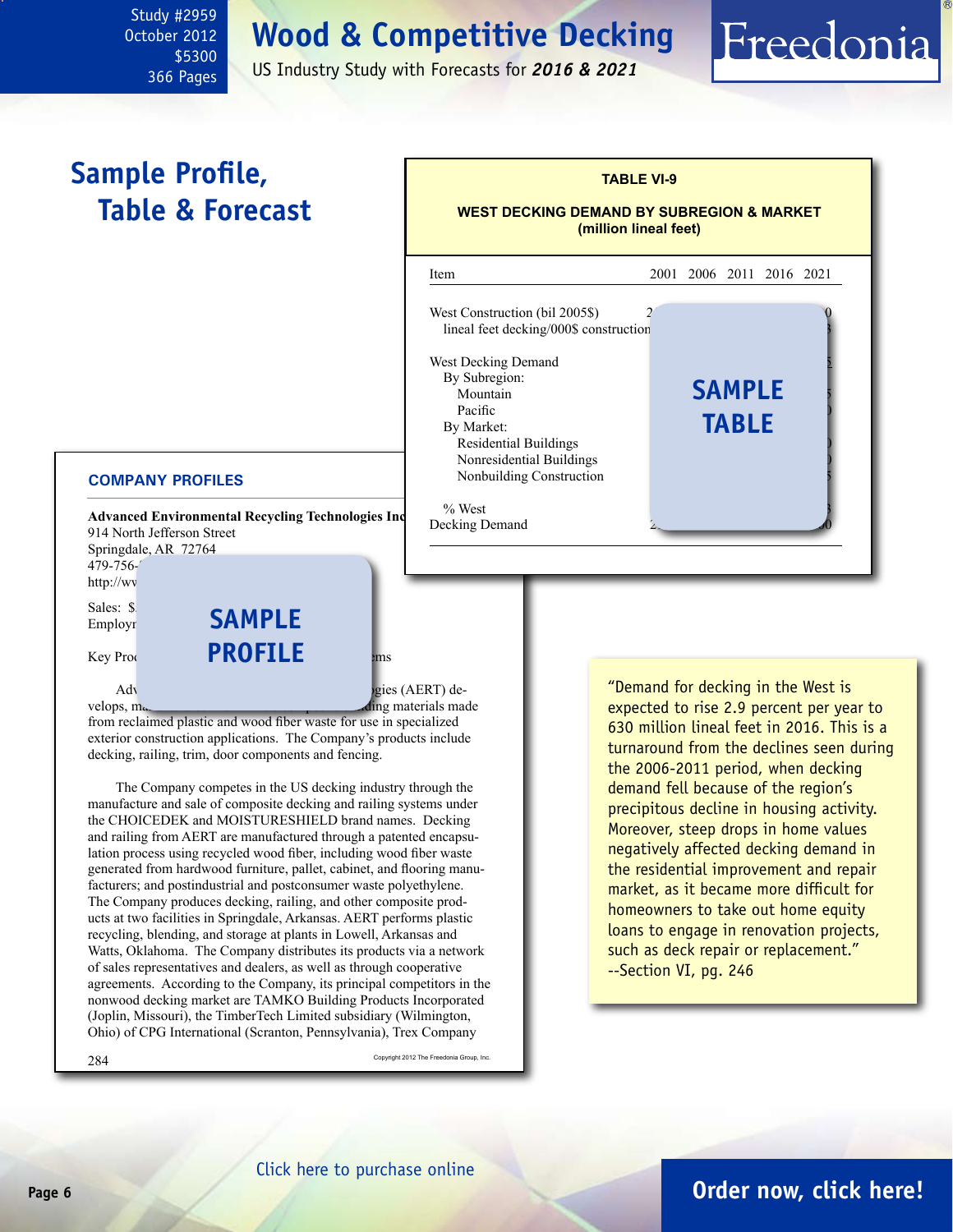# <span id="page-6-0"></span>**ORDER INFORMATION**

**Five Convenient Ways to Order**

INDUSTRY MARKET RESEARCH FOR BUSINESS LEADERS, STRATEGISTS, DECISION MAKERS

# Freedonia

**ONLINE: [www.freedoniagroup.com](http://www.freedoniagroup.com/DocumentDetails.aspx?Referrerid=FM-Bro&StudyID=2959)**

**MAIL: Print out and complete the order form and send to The Freedonia Group (see address at the bottom of this form)**

**PHONE: Call toll free, 800.927.5900 (US) or +1 440.684.9600**

**FAX: +1 440.646.0484 (US)**

**EMAIL: [info@freedoniagroup.com](mailto:info@freedoniagroup.com)**

#### **Free Handling & Shipping**

**There is NO charge for handling or UPS shipping in the US. Expect delivery in 3 to 5 business days. Outside the US, Freedonia provides free airmail service. Express delivery is available at cost.**

#### **Orders Outside of the US**

**Checks must be made payable in US funds, drawn against a US bank and mailed directly to The Freedonia Group. For wire transfers please contact our customer service department at info@ freedoniagroup.com. Credit cards accepted.**

#### **Credit Card Orders**

**For convenience, Freedonia accepts American Express, MasterCard or Visa. Credit card purchases must include account number, expiration date and authorized signature.**

#### **Save 15%**

**If you order three (3) different titles at the same time, you can receive a 15% discount. If your order is accompanied by a check or wire transfer, you may take a 5% cash discount (discounts do not apply to Corporate Use Licenses).**

#### **Corporate Use License**

**Now every decision maker in your organization can act on the key intelligence found in all Freedonia studies. For an additional \$2600, companies receive unlimited use of an electronic version (PDF) of the study. Place it on your intranet, e-mail it to coworkers around the world, or print it as many times as you like,** 

[Click here to learn more about](http://www.freedoniagroup.com/pdf/FreedoniaCULBro.pdf)  [the Corporate Use License](http://www.freedoniagroup.com/pdf/FreedoniaCULBro.pdf)

| <b>ORDER FORM</b><br><b>F-WEB.-2959</b>                                                                                                               |                                                                                                                                                                                                                                      |
|-------------------------------------------------------------------------------------------------------------------------------------------------------|--------------------------------------------------------------------------------------------------------------------------------------------------------------------------------------------------------------------------------------|
|                                                                                                                                                       |                                                                                                                                                                                                                                      |
| Wood & Competitive Decking  \$5300                                                                                                                    |                                                                                                                                                                                                                                      |
| $+$ \$2600<br>Corporate Use License (add to study price) *                                                                                            | Company League and Company Company Company Company Company Company Company Company Company Company Company Company Company Company Company Company Company Company Company Company Company Company Company Company Company Com       |
| Additional Print Copies @ \$600 each *<br>Total (including selected option) \$____________                                                            |                                                                                                                                                                                                                                      |
| □ Enclosed is my check (5% discount) drawn on a US bank and payable to<br>The Freedonia Group, Inc., in US funds (Ohio residents add 7.75% sales tax) | Street  No PO Box please)                                                                                                                                                                                                            |
| □ Bill my company □ American Express □ MasterCard □ Visa                                                                                              |                                                                                                                                                                                                                                      |
| MМ<br>YY                                                                                                                                              | Country <u>experience</u> and the contract of the contract of the contract of the contract of the contract of the contract of the contract of the contract of the contract of the contract of the contract of the contract of the c  |
| Credit Card #<br><b>Expiration Date</b>                                                                                                               |                                                                                                                                                                                                                                      |
|                                                                                                                                                       | Email <b>Executive Contract Contract Contract Contract Contract Contract Contract Contract Contract Contract Contract Contract Contract Contract Contract Contract Contract Contract Contract Contract Contract Contract Contrac</b> |

**\* Please check appropriate option and sign below to order an electronic version of the study.**

#### **Corporate Use License Agreement**

**The above captioned study may be stored on the company's intranet or shared directory, available to company employees. Copies of the study may be made, but the undersigned represents that distribution of the study will be limited to employees of the company.**

#### **Individual Use License Agreement**

**The undersigned hereby represents that the above captioned study will be used by only \_\_\_ individual(s) who are employees of the company and that the study will not be loaded on a network for multiple users. In the event that usage of the study changes, the Company will promptly notify Freedonia of such change and will pay to Freedonia the appropriate fee based on Freedonia's standard fee schedule then in effect. Note: Entire company corporate use license, add \$2600; one additional user, add \$600; two additional users, add \$1200; three additional users, add \$1800.**

**Signature Signature**

**The Freedonia Group, Inc. 767 Beta Drive • Cleveland, OH • 44143-2326 • USA • [Web site: www.freedoniagroup.com](http://www.freedoniagroup.com/Home.aspx?ReferrerId=FM-Bro) Tel US: 800.927.5900 or +1 440.684.9600 • Fax: +1 440.646.0484 • [e-mail: info@freedoniagroup.com](mailto:info@freedoniagroup.com)**